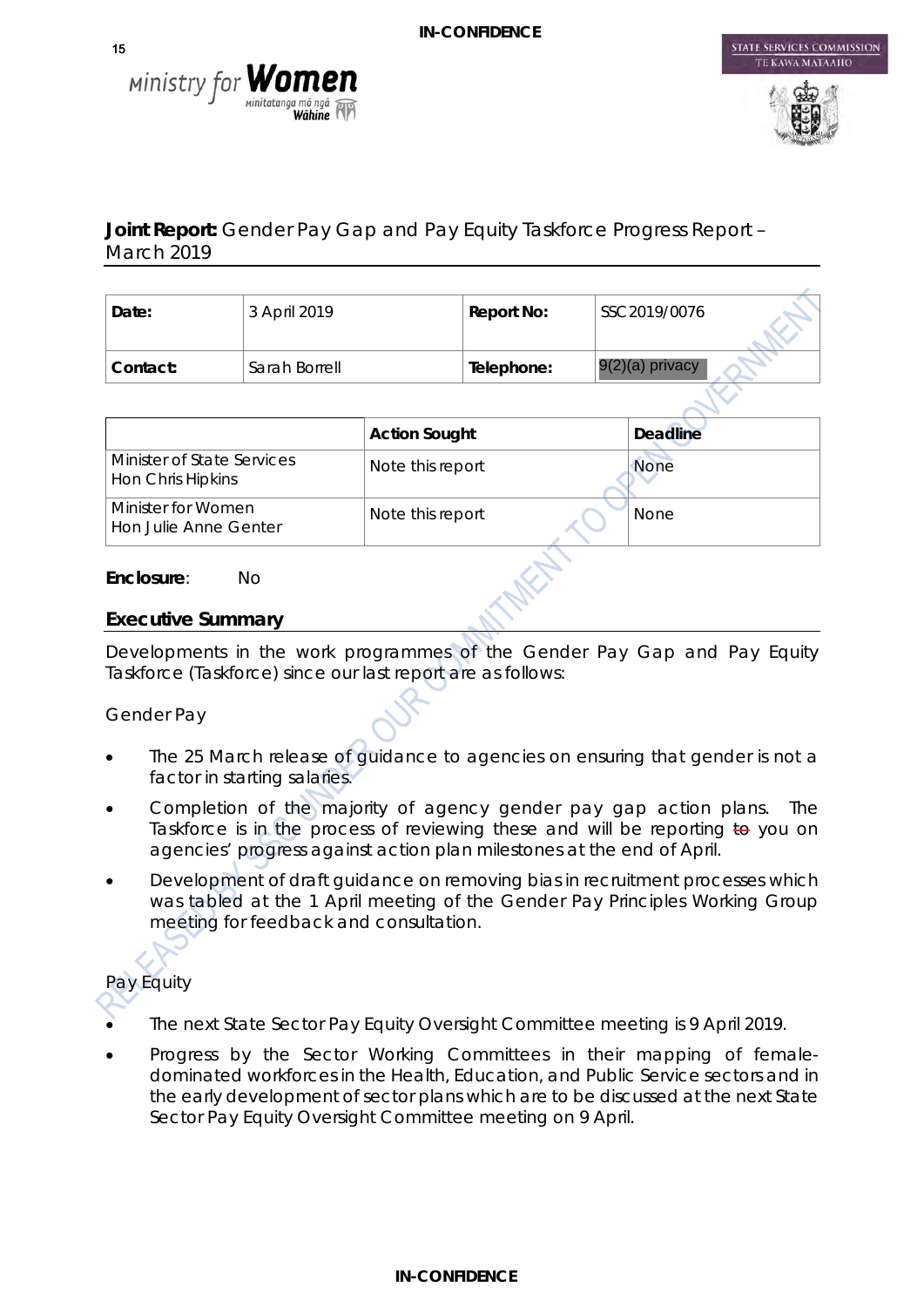• Input into the Ministry of Business, Innovation and Employment's and the Ministry for Women's policy work programme in support of the passage of the Equal Pay Amendment Bill 2018.

#### **Minister's Office Comments**

| Comments:             |  |
|-----------------------|--|
| Date returned to SSC: |  |
|                       |  |

#### **Recommended Action**

We recommend that you:

a **note** the information in this report on progress being made by the Gender Pay Gap and Pay Equity Taskforce;

| b | prejudice<br>to  |  |
|---|------------------|--|
|   | negotiatio<br>ns |  |

c **agree** that the SSC release this briefing once it has been considered by you, with matters under active consideration withheld under section 9(2)(f)(iv) of the Official Information Act (OIA), and information related to pay equity withheld under the section 9(2)(j) of the OIA to enable agencies to carry on, without prejudice or disadvantage, negotiations.

**FEASED** 

*Agree/disagree. Agree/disagree.*

Hon Chris Hipkins **Minister of State Services**

Hon Julie Anne Genter **Minister for Women**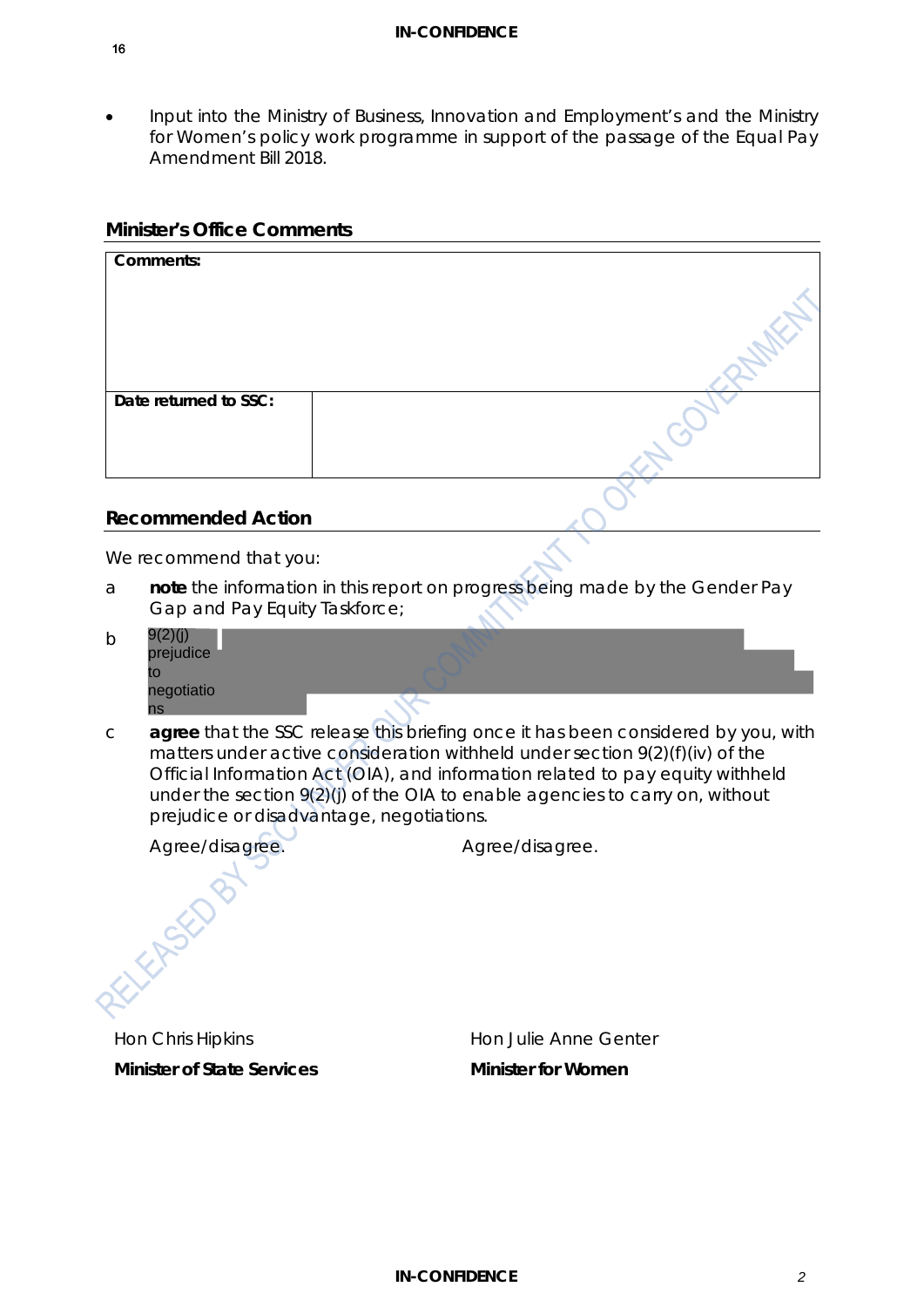**Joint Report:** Gender Pay Gap and Pay Equity Taskforce Progress Report

#### **Purpose of Report**

This report is the sixth monthly progress report on the Public Service Gender Pay  $\mathbf{1}$ Gap Action Plan and the pay equity in the State sector work programme.

### **Public Service Gender Pay Gap Action Plan**

2 Since our last monthly report, we have made the following progress to reach the milestones in the Action Plan.

*Closing GPGs in starting salaries within the same roles*

- On 25 March 2019 guidance on ensuring that gender is not a factor in setting 3 starting salaries was released to agencies.
- 4 The release of this guidance and the evidence we are collating from agencies' action plans on their progress on closing gender pay gaps in starting salaries will enable us to support a ministerial engagement opportunity on closing gender pay gaps in starting salaries. We are working with your offices to plan this with a target date of 9 May.

*Progress on completion of agency gender pay gap action plans*

- 5 Action plans were due from the thirty-three Public Service agencies at the end of February.
	- Twenty-four core agencies and four crown entities have submitted their gender pay gap action plans (out of thirty-nine agencies in total).
	- Three more plans are expected in the week commencing 1 April, generally because more time is needed for consultation and sign out.
	- Six agencies will be delayed into mid-to-late April. These delays result from: complex bargaining processes which are continuing or have recently finished; new staff in key human resource roles; and for one agency, because having a new chief executive has delayed consultation. (Public Service Association organisers have also been involved in bargaining and this has impacted on their availability).
	- All agencies have engaged positively with the process, and in many cases agencies that have not yet finalised their plans have made good progress and have sent us drafts.

• Three agencies, who identified specific capability needs, have completed their action plans on time with our direct support.

We are in the process of reviewing action plans to assess progress of agencies against action plan milestones and will be reporting to you on this by the end of April.

#### *Draft guidance on removing bias in recruitment processes*

 $\overline{7}$ Draft guidance on removing bias in recruitment processes has been developed and was tabled at the 1 April meeting of the Gender Pay Principles Working Group meeting for feedback and consultation.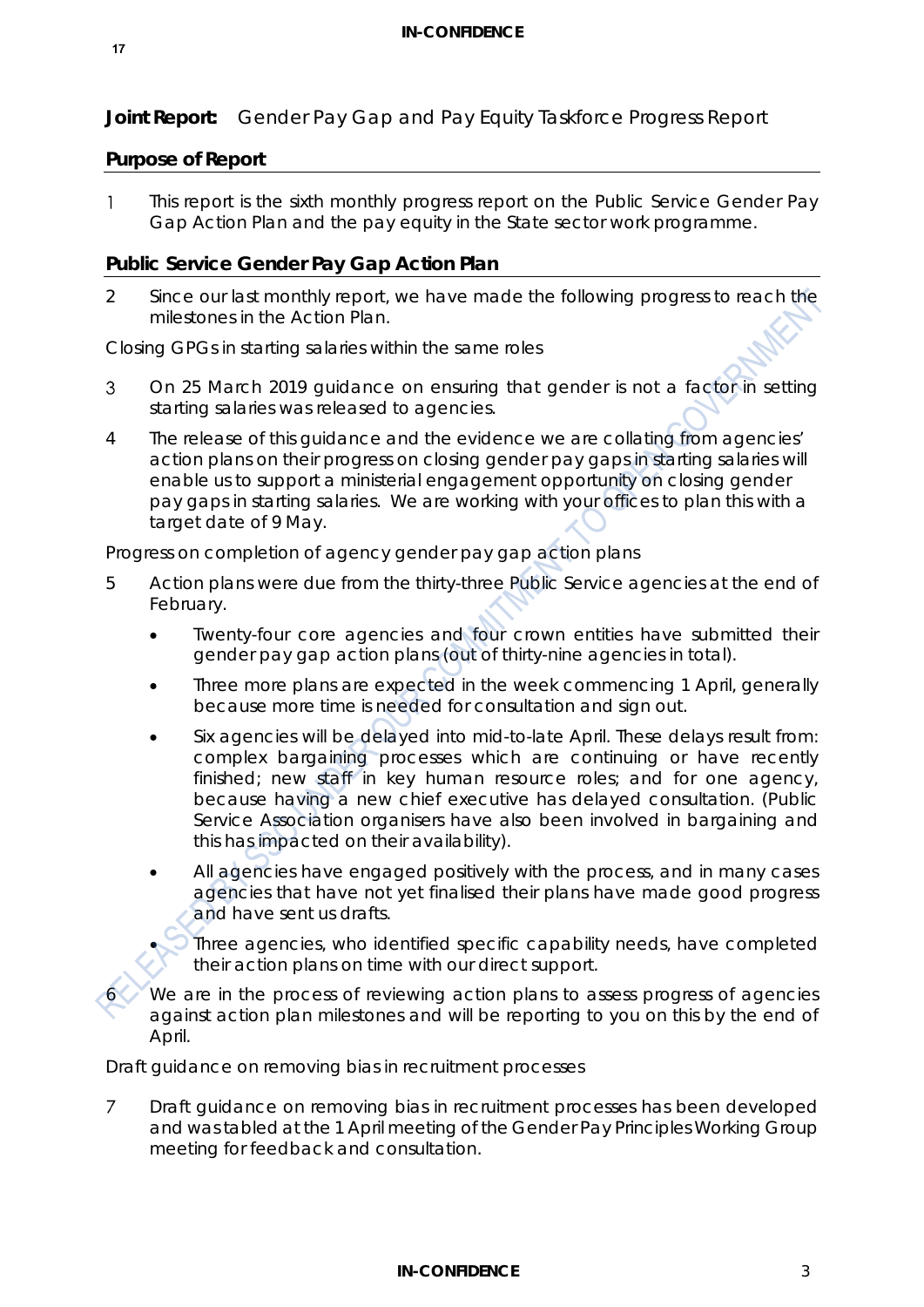## **Pay Equity in the State Sector Work Programme**

#### *Equal Pay Amendment Bill 2018*

- 8 The Equal Pay Amendment Bill (the Bill) is being considered by the Education and Workforce Select Committee. The Committee will consider the Departmental Report and potential changes to the Bill during April and is due to report to the House on 14 May 2019.
- 9 The State Services Commission provided feedback on the Cabinet paper "*Equal Pay Amendment Bill: Further Issues for Select Committee*" [DEV-19-SUB-0035], which was considered by Cabinet on 11 March 2019 [CAB-MIN-19-0073].



*Publication of research examining the impact of the TerraNova pay equity settlement* a

In our weekly reports we alerted you to the release of a research report by the New Zealand Work Research Institute of Auckland University of Technology, entitled *The Value of Care,* which was published on 28 March 2019. The report explores the impact of the 2017 Pay Equity settlement on the residential aged care, home and community care and disability support sectors. The research examines the impact of the TerraNova settlement (which came into effect in July 2017) on the quality of life of the workers, and managers in the residential aged care, home and community care and the disability sector. l  $12 \,$ t y o f a d v i c

 $\frac{1}{6}$  The key findings are summarised below.

- Support workers received pay increases of between 15 and 50% (in the first year of implementation \$281.2 million was provided to increase wages and training in 2017/18 as well as over \$6 million allocated to meet immediate funding concerns).
- Some employers have sought to offset increased salary costs by reducing work hours for Level 3 and 4 care and support workers and consequently increasing workloads and duties. This has had a negative impact on quality of care in some cases but slightly more support hours are being delivered by more highly qualified staff.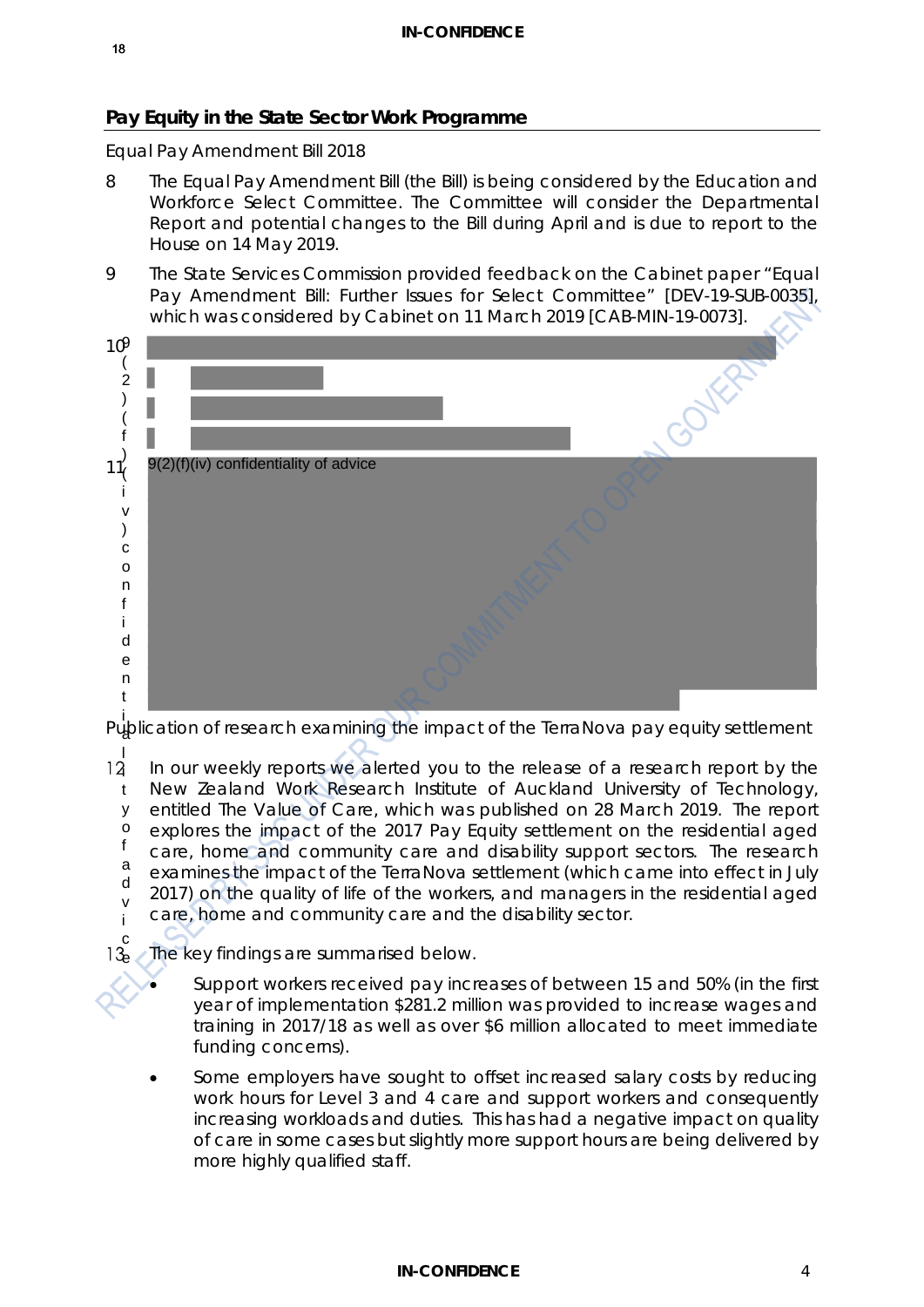- Smaller providers in residential aged care have struggled to remain in operation under the funding model which was in place at the time the research was conducted.
- There has been a disconnect between the New Zealand Qualification Authority Certificate in Health and Wellbeing expectations and graduate outcomes.
- The legislation and funding changes were not clearly communicated and there was a lack of support and clear information for both managers and care and support workers (this was despite information on the Ministry of Health's website, a dedicated phone line and a helpdesk via a dedicated email box).
- $14$ Recommendations in the report are listed below.
	- Create a culture of value.
	- Review qualifications and graduate outcomes.
	- Focus on strategies to improve literacy and decrease barriers to success for some care and support workers.
	- Develop of generic, agreed sector wide job descriptions.
	- Develop more transparent and consistent funding models across all three sectors.
	- Continue to develop readily accessible 'FAQs' for both managers and care and support workers that clarify their rights and obligations under the Care and Support Workers Pay Equity Settlement Act 2017 Act.
- 15 In preparation for the launch and publication of the report last week, the following activities occurred.
	- *Minister Genter recorded a brief video* which was played at the launch thanking the participants of the research and acknowledging there have been some challenges implementing the Act but that it is a priority for her that 'we get it right'.
	- *The Ministry of Business Innovation and Employment (MBIE) developed talking points for Minister Lees-Galloway*. The MBIE noted that businesses will need to work through how they accommodate any resulting increase in wages. Some businesses may absorb the increased wage costs without making any significant changes to their business model. Others may respond to higher wage costs by increasing output prices, changing the composition of their workforce or investing in productivity enhancing technology.
	- *The Ministry of Health developed written key messages* acknowledging that implementation of the additional funding was challenging for everybody involved, but also that additional funding was provided, and new funding models developed in partnership with employers to ease some of those challenges. The Ministry of Health also notes that the report's recommendations will be useful to both the sector and the Ministry in its ongoing work programme.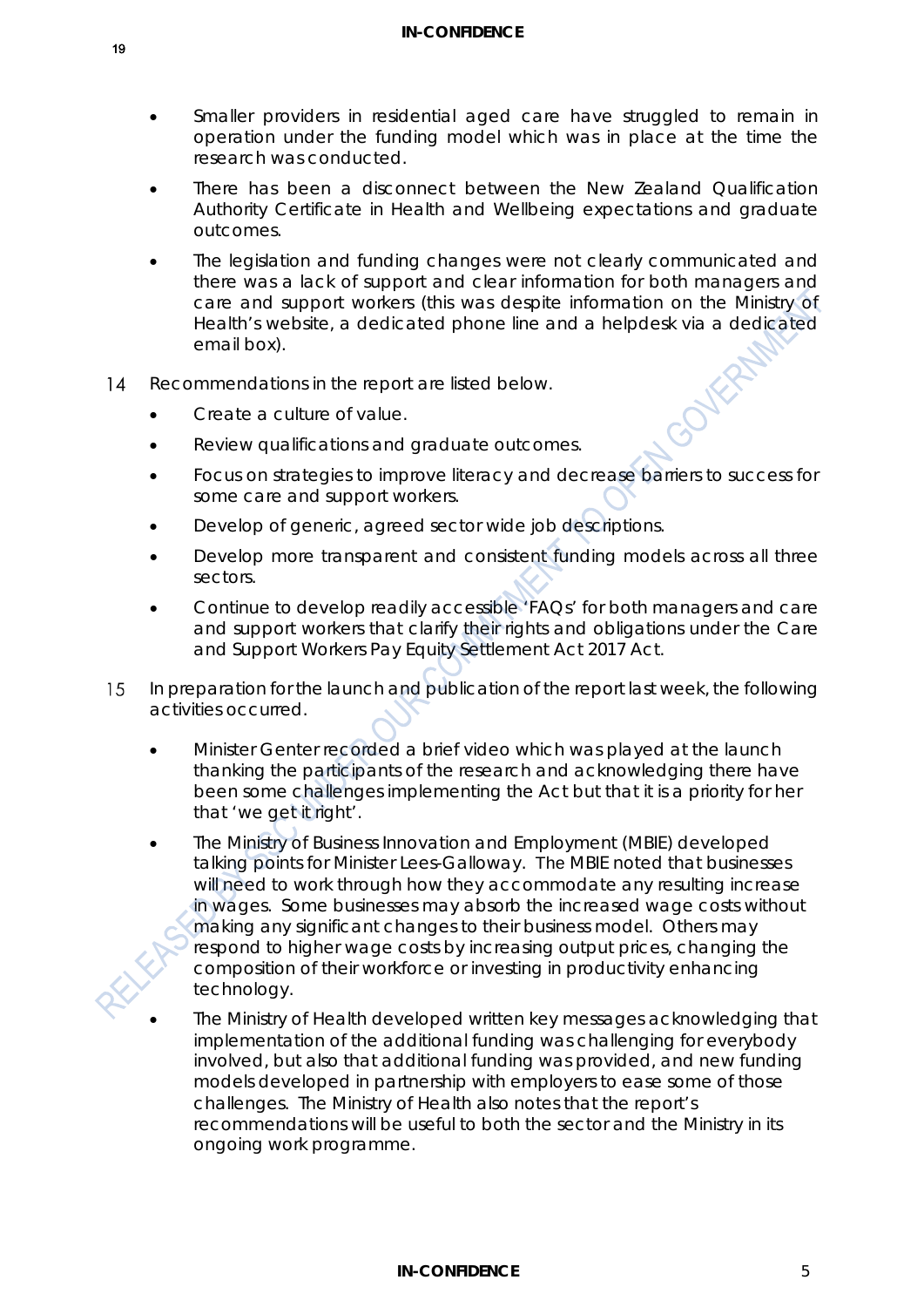#### **IN-CONFIDENCE**

Whilst the report's findings were based on somewhat 'limited' qualitative 16 information (obtained from 69 interviews with managers and support workers), there were some concerning observations made about the behaviour of non - State sector employers in implementing and offsetting the costs of the settlements. The importance to successful implementation of disseminating timely and consistent information was also highlighted as a critical factor especially given the large number of parties to and individuals impacted by the settlement. The findings in the report, particularly in relation to the impact on claimants, will be useful in our future analysis of pay equity claims and their implementation.

#### *Pay Equity - Tripartite oversight mechanisms*

- The State Sector Pay Equity Oversight Committee next meets on 9 April, and again  $17$ in early July 2019. At its April meeting, the Committee will receive progress updates from each of the Sector Working Committees and agree the next steps needed to complete:
	- The mapping of female-dominated workforces in each sector, and the characteristics of those workforces, for example, income level, ethnicity and job security, and
	- The preparation of sector plans for consideration by the Ministerial State Sector Pay Equity Oversight Forum on 25 July 2019.
- The three Sector Working Committees (Education, Health and Public Service) are 18 currently identifying the female-dominated workforces and their characteristics in each sector, using Census 2013 data supplemented with industry level data and information from employers and unions in each sector. The workforce mapping is supported by a group of data experts from each sector, the State Services Commission, the Ministry for Women, the MBIE and StatsNZ.
- 19 The difficulty of identifying workforces that are funded (but not employed) by the State will be a challenge to the timeframes of the oversight work programme.

| Claim                  | Claim raised by PSA 18 April 2018                                                                                                                                    |
|------------------------|----------------------------------------------------------------------------------------------------------------------------------------------------------------------|
| <b>Approximate FTE</b> | 6.250                                                                                                                                                                |
| <b>Current Status</b>  | Further data gathering for work assessment of claimant<br>Identify and agree comparators - still awaiting response from one<br>comparator but three have been agreed |

*State Sector Pay Equity Bargaining: Health Sector* 

**Administration/Clerical Workers employed by District Health Boards (Public Service Association)** 

 $20<sub>o</sub>$ 9(2)(f)(iv) confidentiality of advice, 9(2)(j) prejudice to negotiations